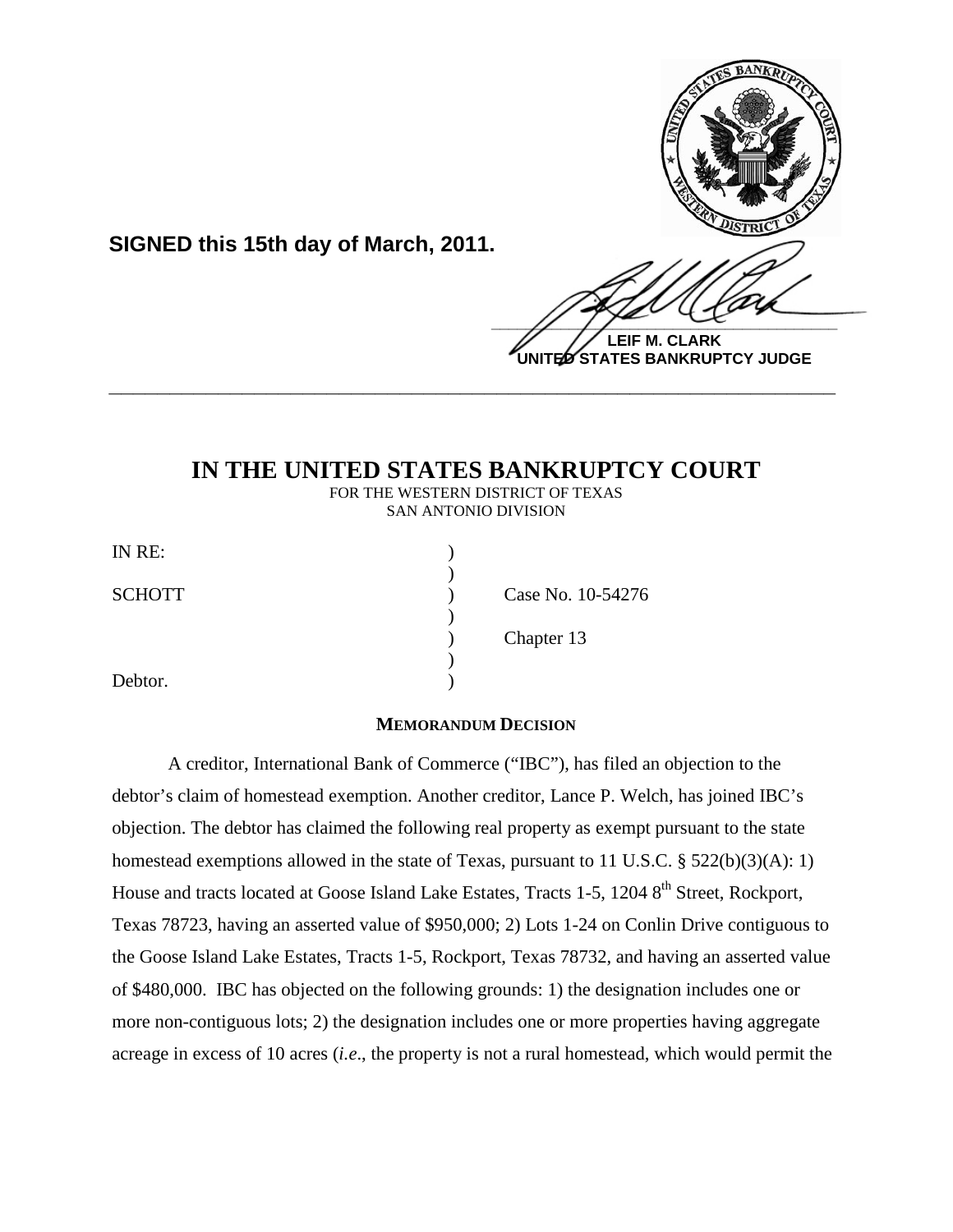debtor to claim 100 acres); 3) the properties were not previously designated or used as homestead property by Schott, as required by Tex. Prop. Code  $41.005(b)^1$  $41.005(b)^1$  $41.005(b)^1$ ; 4) the properties are not currently being used for homestead purposes; 5) the debtor does not actually occupy the property as his homestead; 6) the debtor does not have the requisite intent or design to use the property as his business homestead; 7) the debtor does not have the present intent to use the premises as his homestead in the future; 8) the debtor has not established concurrent usage and intent to claim the property as his homestead; and 9) the debtor has previously agreed that some or all of the properties listed as exempt are not his homestead.

At the hearing on this matter, the debtor claimed that the property listed as exempt constituted a rural, rather than an urban, homestead. He also maintained that, while he is not currently living on the property, he has not abandoned it and has always intended that the property would remain his homestead until such time as he is able to return.

## *Legal Analysis*

The property at issue in this case consists of a golf course and club house. The golf course is bisected by a road which is owned by Aransas County. When the debtor purchased the property in 2006 he moved into the club house and resided there until moving to Austin in 2009 to begin construction on a spec house located in Austin. The debtor claims that the Aransas property is rural, while the objectors claim that it is urban. The Texas Property Code lays out the requirements for an urban homestead as follows:

(c) A homestead is considered to be urban if, at the time the designation is made, the property is:

 (1) located within the limits of a municipality or its extraterritorial jurisdiction or a platted subdivision; and

(2) served by police protection, paid or volunteer fire protection, and at least three of the following services provided by a municipality or under contract to a municipality:

<span id="page-1-0"></span><sup>&</sup>lt;sup>1</sup> It should be noted that "Inlo written designation of homestead is required." *In re Howard*, 65 B.R. 498, 501 (Bankr. W.D. Tex. 1986) (citing Tex. Prop. Code Ann. § 41.022 (Vernon 1984)).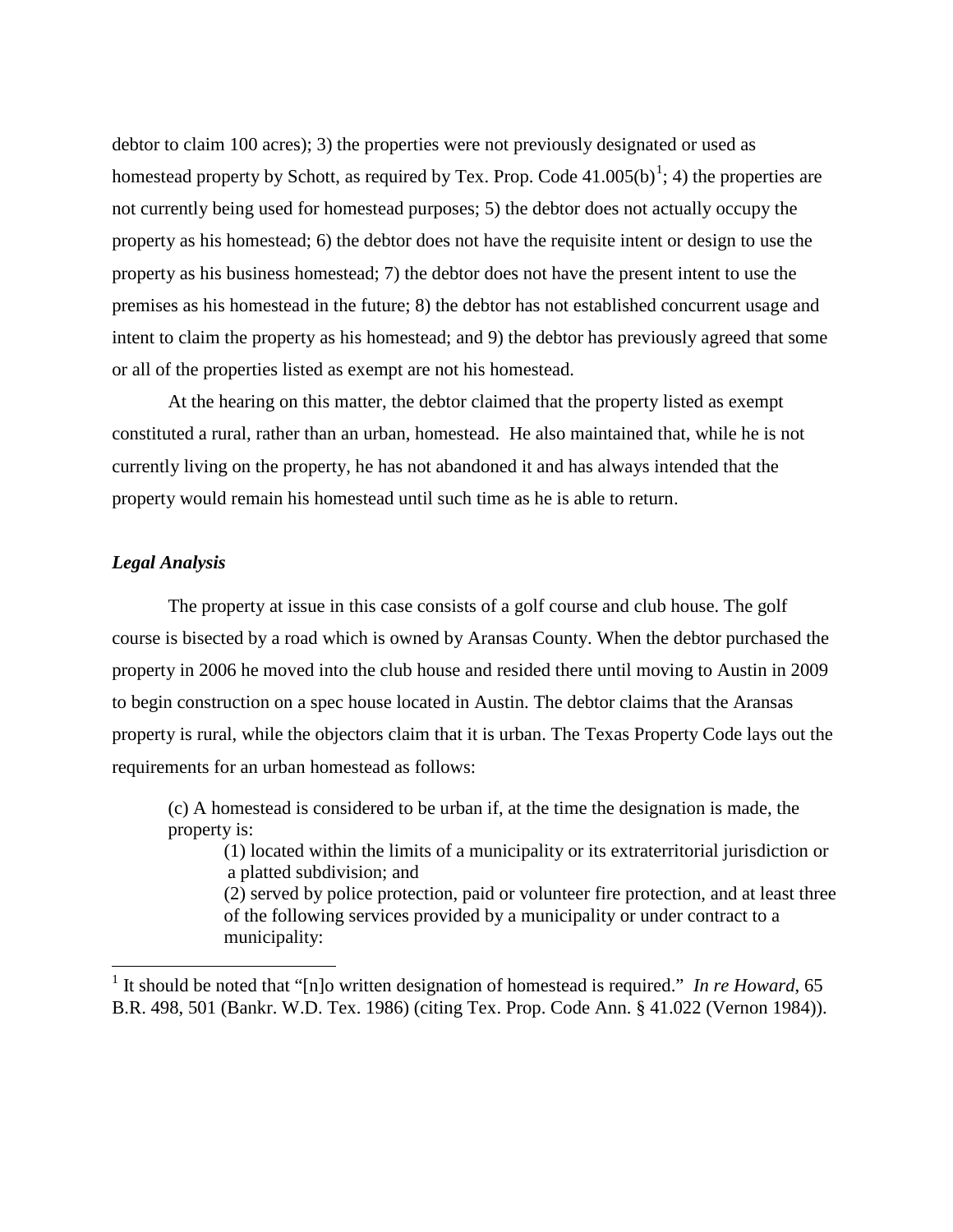- (A) electric; (B) natural gas; (C) sewer; (D) storm sewer; and
- (E) water.

Tex. Prop. Code § 41.002. The Aransas County property is rural property because, according to the evidence taken at the hearing, it does not receive police protection from a municipality. *See In re Dietz*, 2011 Bankr. LEXIS 522, at \*15 (Bankr. E.D. Tex. Feb. 16, 2011) (noting that section 41.002(c) a property must receive both fire *and* police protection from a municipality to be considered urban and concluding that because the property at issue only received law enforcement protection from the County Sheriff's Office, the property could not be considered urban, and further stating that due to the lack of police protection from the municipality, "no analysis of utility services is required"); *Rodriguez v. Ramirez (In re Ramirez)*, 2011 Bankr. LEXIS 72, at \*19-20 (Bankr. S.D. Tex. Jan. 5, 2011) (interpreting section 41.002(c) of the Texas Property Code to mean that a property must receive both police and fire protection from a municipality to qualify as urban and concluding that Sheriff's services do not constitute police services within the meaning of section 41.002(c)).

Having found that the Aransas property is rural, the next question concerns whether the property qualifies as the debtor's homestead. The general Texas homestead rules with respect the burden of proof are as follows:

Under Texas law, a claimant may establish homestead rights in his land by showing both (i) overt acts of homestead usage and (ii) the intention on the part of the owner to claim the land as a homestead. Once the claimant has made a prima facie case in favor of homestead status, the objecting party has the burden of demonstrating that the homestead rights have been terminated. Bankr. R.  $4003(c)...$ 

*Graham v. Kleb*, 2008 U.S. Dist. LEXIS 6495, \*5-6, \*8-9 (S.D. Tex. Jan. 29, 2008) (citations omitted). The debtor bears the burden of establishing that a particular property qualifies as his homestead. When the debtor actually resides on the property, "a court generally need not investigate intent … because that is 'the most satisfactory and convincing evidence of intention.'" *Painewebber Inc. v. Murray*, 260 B.R. 815, 822-823 (E.D. Tex. 2001) (citing Texas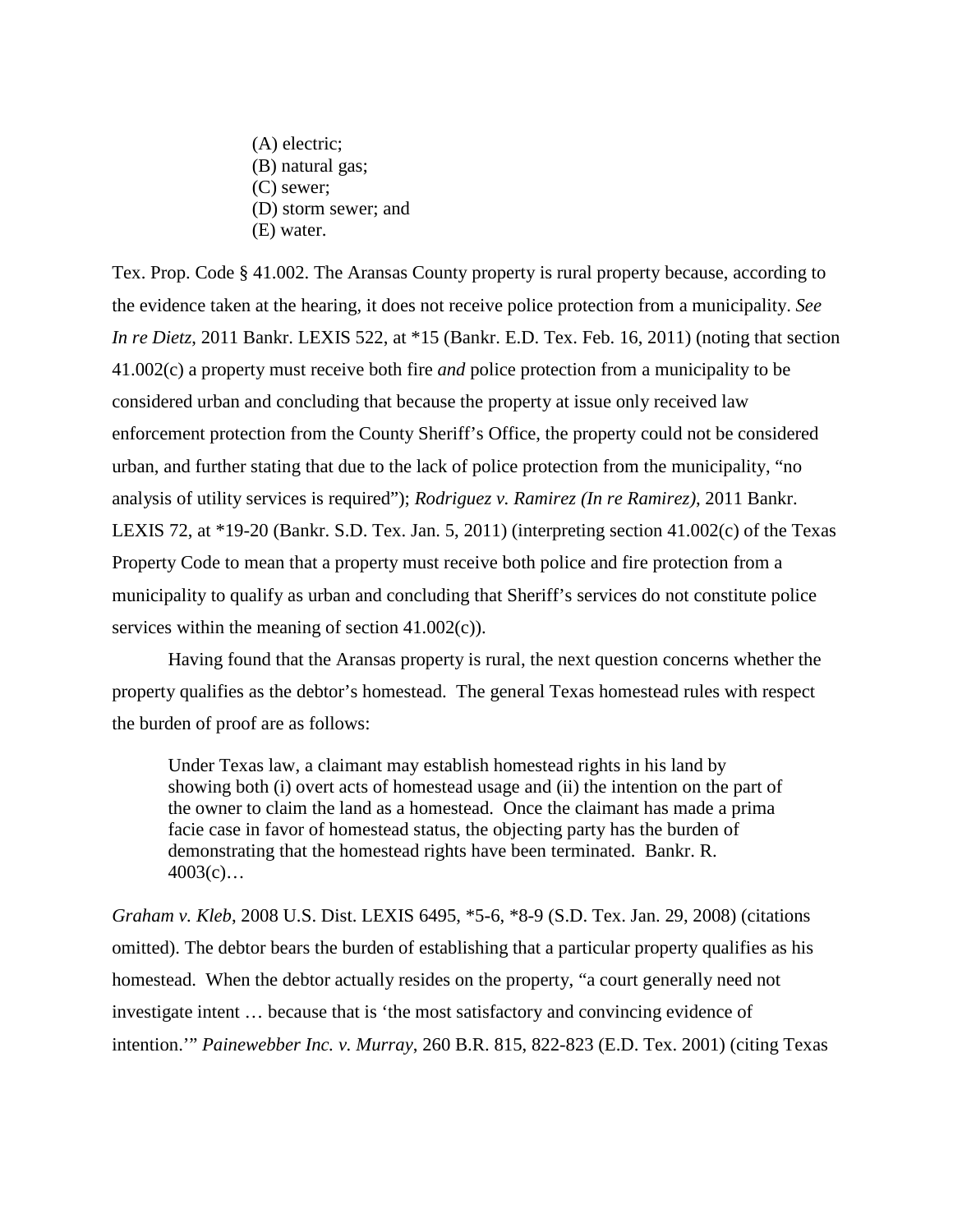case law). Once the debtor establishes that the property qualifies as his homestead, the burden shifts to the creditor to disprove the property's homestead status. *See Lifemark Corp. v. Merritt*, 655 S.W.2d 310, 314 (Tex. App.—Houston [14th Dist.] 1983) ("The initial burden of establishing that property is homestead property is on the claimant of the protection … Once the claimant has established his homestead, the burden shifts to the creditor to disprove its continued existence … The burden amounts to a presumption that the homestead continues to exist until its termination is proved."); *Duran v. Henderson*, 71 S.W.3d 833, 842 (Tex. App. Texarkana 2002) ("Once a homestead claimant has established the homestead character of the property, the burden shifts to the creditor to disprove the continued existence of the homestead."). The determination of whether property constitutes a debtor's homestead "presents a fact-intensive inquiry that considers the owner's concurrent usage and intent to claim the property as a homestead." *Florey v. Estate of McConnell*, 212 S.W.3d 439, 445 (Tex. App.—Austin 2006).

The debtor purchased the property at issue in 2006. He no longer resides in Aransas County, but has claimed the property located there as his rural homestead. He resided on a portion of the property at one time. The property consists of two parcels of land bisected by a public road that the County owns. The western parcel of land includes part of the golf course as well as the clubhouse where the debtor resided from 2006 until he moved to Austin in 2009. The eastern parcel consists of the remainder of the golf course. The total acreage of the property is fewer than 200 acres. A rural homestead may consist of "not more than 200 acres, which may be in one or more parcels, with the improvements thereon." § 41.002(b). Thus, a rural homestead may include non-contiguous tracts. *See, e.g., Perry v. Dearing (In re Perry)*, 345 F.3d 303, 318 (5th Cir. 2003). However, for non-contiguous tracts to qualify as part of a rural homestead, one of the tracts must be used as a residence and the other tract must be used for the comfort, convenience or support of the family. *See id*. at 318, n. 22 (if part of rural property is noncontiguous to property on which the home is situated, then, to constitute part of the homestead, the separate land must be "used principally for the purposes of a home"); *In re Baker*, 307 B.R. 860, 863 (Bankr. N.D. Tex. 2003) ("If the party claiming rural homestead protection resides on a separate tract of land, the uninhabited property must be used in connection with the home tract for the comfort, convenience, or support of the family."); *Webb,* 263 B.R. 788, 792 (Bankr. W.D.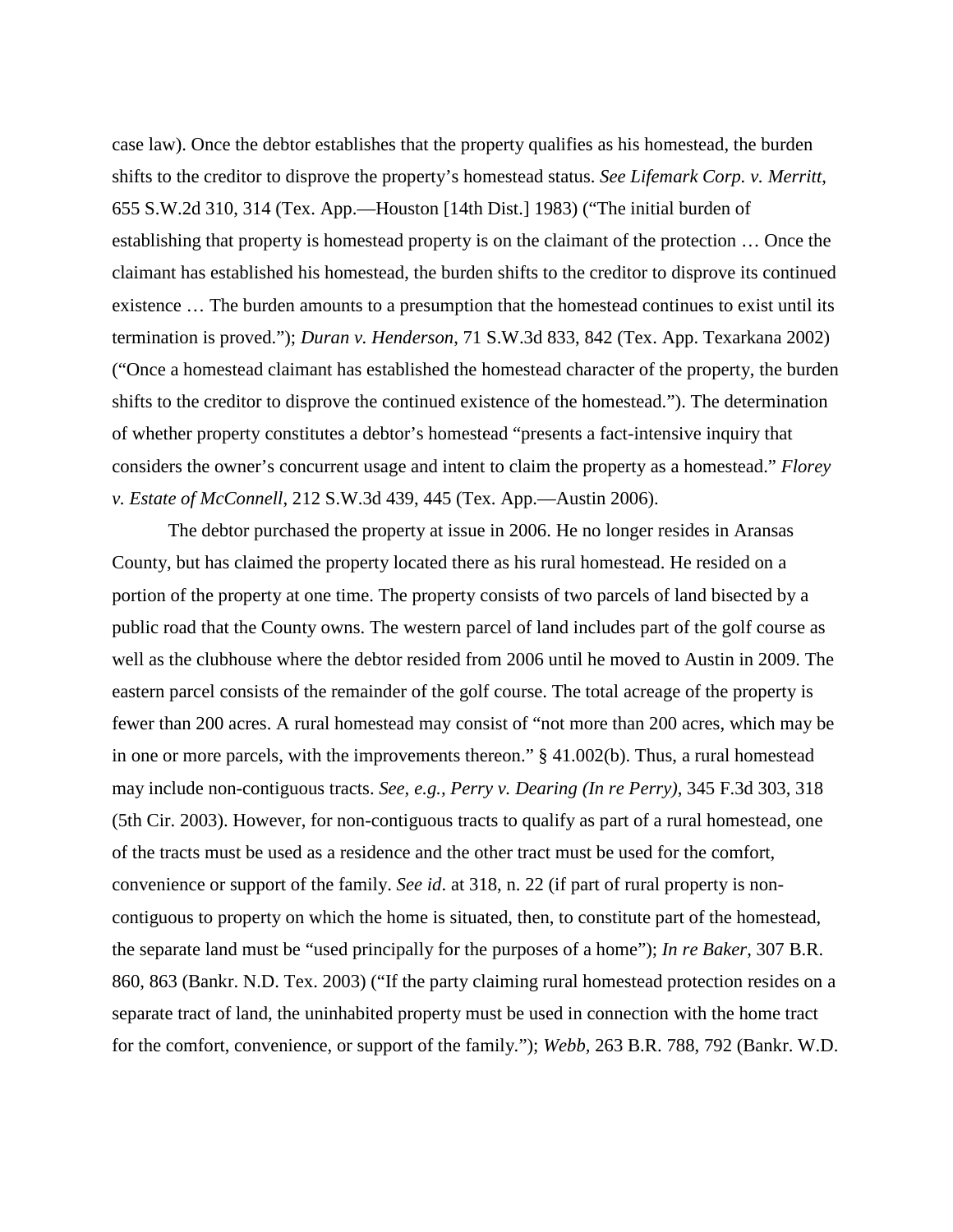Tex. 2001) ("Both the express language of § 41.002(b) and the case law make it clear that property separated from the tract where the residence is located, to be included in a rural homestead, must be 'used for home purposes'").

Before discussing the homestead character of the two parcels of land at issue here, the court must first determine whether these parcels are contiguous. The court finds that the two tracts of land claimed by the debtor as his rural homestead are non-contiguous. They are separated by a road that is owned by Aransas County, not the debtor. Black's Law Dictionary defines contiguous as "touching at a point or along a boundary; adjoining." BLACK'S LAW DICTIONARY (9th ed. 2009). In *Broun v. Texas & N. O. R. Co.*, the Texas Court of Appeals, interpreting language in a deed, distinguished between the terms "adjoining" and "adjacent." 295 S.W. 670 (Tex. Civ. App. 1927). The court stated, "[t]hat which is adjacent may be separated by some intervening object; that which is adjoining must touch in some part. According to the more approved definitions, the word 'adjoin' or 'adjoining' carries with it the idea of actual contact and touch." *Id*. at 674. (internal citation omitted). *See also United States v. Hunter*, 80 F.2d 968, 969 (5th Cir. 1936) (noting, in the context of the Tariff Act, that "[e]tymologically and generally contiguous means touching together, in contact with"); *Joaquin Independent School Dist. v. Fincher*, 510 S.W.2d 98, 103 (Tex. Civ. App. Tyler 1974) (stating, in the context of interpreting the Texas Education Code, that "the phrase 'contiguous school districts' … mean[s] districts which are in such physical contact or proximity that no intervening space exists between their touching boundaries").

In *International & G. N. R. Co. v. Boles*, the Texas Court of Civil Appeals examined whether property bisected by a public road was nonetheless contiguous. 161 S.W. 914, 915 (Tex. Civ. App. 1913). The court concluded that because the property owner still held title to the land over which the right of way passed (the county merely possessed an easement), the parcels were, in fact contiguous. *Id*. *See also Youngblood v. Youngblood*, 124 Tex. 184 (Tex. 1934) (concluding that land on one side of a road used by the public was contiguous to land on the other side of the road where title to the land over which the road passed was held by the owner of the adjoining lands); *In re Jackson*, 169 B.R. 742 (Bankr. N.D. Fla. 1994) (finding land bisected by a public to be contiguous for homestead purposes because the debtor owned the land over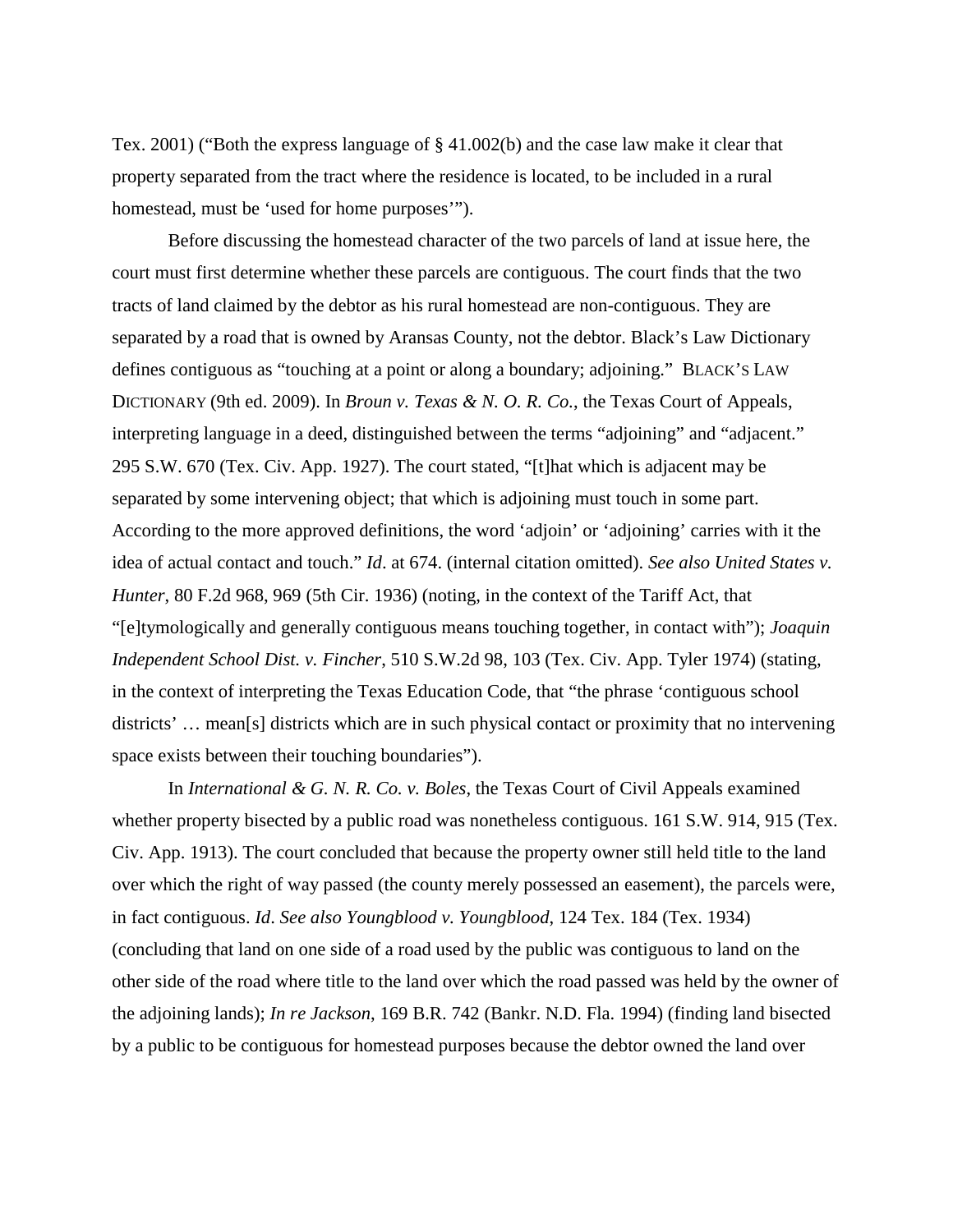which the road passed, and noting that if title to the roadway (as opposed to just an easement) had actually been conveyed to a third party, contiguity would have been destroyed). Here, the debtor does not own the land beneath the road that bisects his property. Accordingly, the property should not be considered contiguous.

Having found the property to be non-contiguous, the next question becomes what portion, if any, of the Aransas property may the debtor claim as his exempt rural homestead? "'Homesteads are favorites of the law, and are liberally construed by Texas courts.'" *Graham v. Kleb*, 2008 U.S. Dist. LEXIS 6495, at \*11 (S.D. Tex. Jan. 29, 2008) (quoting *Perry*, 345 F.3d at 316 ). The debtor has satisfied the burden of establishing that the western parcel of land with the club house on it was his rural homestead because he actually resided on that tract for a period of time. That the debtor no longer lives on the property does not preclude a finding of entitlement to claim the property as a homestead, provided the evidence shows that the property was previously the debtor's homestead and that he has not since abandoned it. *In re Leonard*, 194 B.R. 807, 809- 10 (Bankr. N.D. Tex. 1996).

Here, the evidence supports a finding that the debtor lived in the club house on the western parcel from the time he purchased it in 2006 until he moved to Austin in 2009. "Possession and use of land by one who owns it and who resides upon it makes it the homestead in law and in fact." *Sanchez v. Telles*, 960 S.W.2d 762, 770 (Tex. App. El Paso 1997). Furthermore, "[w]hile homestead claimants normally do have to demonstrate intent [to designate land as a homestead], property owners who reside on and use their property do not." *Sifuentes v. Arriola*, 2009 Tex. App. LEXIS 2849, at \*9 (Tex. App. Austin Apr. 22, 2009); *see also In re Kennard*, 970 F.2d 1455, 1459 (5th Cir. 1992) (holding bankruptcy court had abused its discretion by finding the debtor lacked the intent to claim property as a homestead where the debtor's "occupancy and use of his home and the surrounding acreage were unquestioned"). By establishing that he lived in the club house and used it as his home, the debtor established that the western parcel of the property was his homestead. *See Norra v. Harris County (In re Beckwith)*, 412 B.R. 782, 792 (Bankr. S.D. Tex. 2009) (concluding that "[b]y establishing residence, [the debtor] ha[d] met her burden of demonstrating overt acts of homestead usage and the intent to claim the land as a homestead"); *In re Villarreal*, 401 B.R. 823, 832 (Bankr. S.D.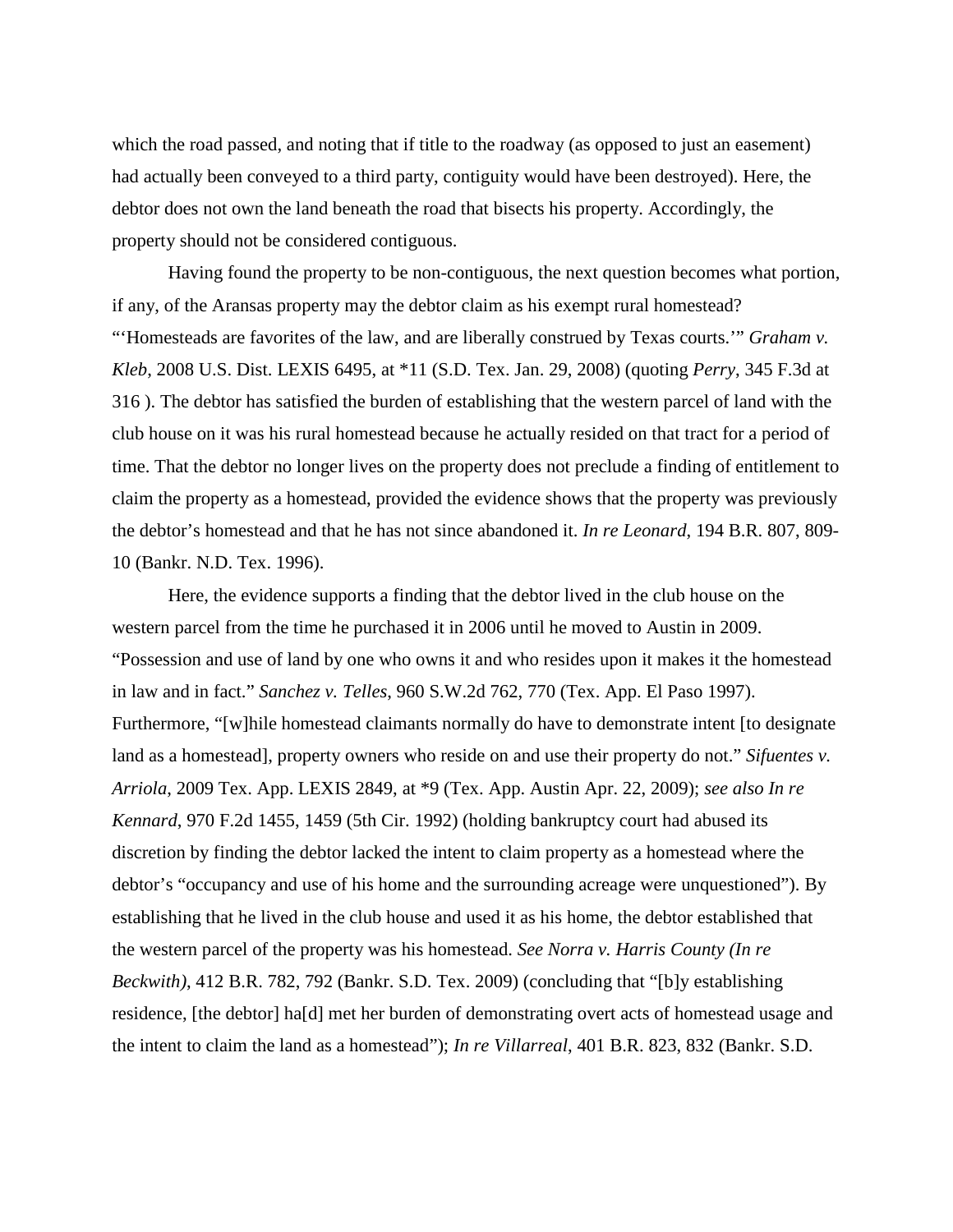Tex. 2009) (finding debtors had established the homestead nature of property where, despite the fact that the property consisted of a restaurant and ballroom, the debtors had "set up a bedroom in the restaurant portion of the building, concealed behind a black curtain," and stating that the debtors' "actual use of the property as a homestead [was] sufficient to establish the homestead."). Additionally, by establishing his residence in the club house, the debtor successfully established the homestead character of the entire western parcel of land on which the club house sits. *See Sifuentes*, 2009 Tex. App. LEXIS 2849, at \*9 (noting that courts "presume that one who owns and resides on a lot makes the whole lot his homestead.").<sup>[1](#page-6-0)</sup>

The eastern parcel of the Aransas property requires a different analysis. Because that parcel is not contiguous to the western parcel (it is separated by a road owned by the county), the debtor bore the burden of establishing that the eastern parcel was used "principally for the purposes of a home." *Perry*, 345 F.3d at 318, n. 22. In *Painewebber, Inc. v. Murray* the district

*Perry v. Dearing (In re Perry)*, 345 F.3d 303, 318 (5th Cir. Tex. 2003).

<span id="page-6-0"></span> $<sup>1</sup>$  In their pleading the objectors alluded to a possible claim of a business homestead. That the</sup> debtor may have conducted a business on the parcel of land on which he resided does not extinguish the rural homestead character of the property. The Fifth Circuit has stated the following with respect to this issue:

Neither the Texas Property Code, nor the Texas Constitution, bar a rural resident from operating a business, per se, on the property on which he resides. Because the 'business' or 'calling' of rural residents has traditionally been agricultural, the Texas Supreme Court has not yet been presented with the opportunity to pass upon a case that involves (a) a rural resident, who claims (b) rural property, that is (c) on the same tract as his residence and (d) is used for non-agricultural business purposes, as part of his homestead. *But see*, *Hollifield v. Hilton*, 515 S.W.2d 717, 717-721 (Tex. Civ. App. 1974), writ ref'd, n.r.e. (holding that where appellants owned and resided upon contiguous 60-acre rural farm and used 18 acres as a mobile home park, 18-acre tract was part of the rural homestead); *In re Buie*, 287 F. 896 (N.D. Tex. 1923), aff'd, *Rockhold v. Buie*, 293 F. 1021 (5th Cir. 1923) (concluding that land, contiguous to the debtor's residence, on which he ran a general store and public blacksmith shop, was exempt rural homestead); In the absence of a clear statement expressly limiting the scope of the rural homestead to property used for home or agricultural purposes, we cannot agree that the operation of a business, without more, necessarily forfeits a rural homestead interest."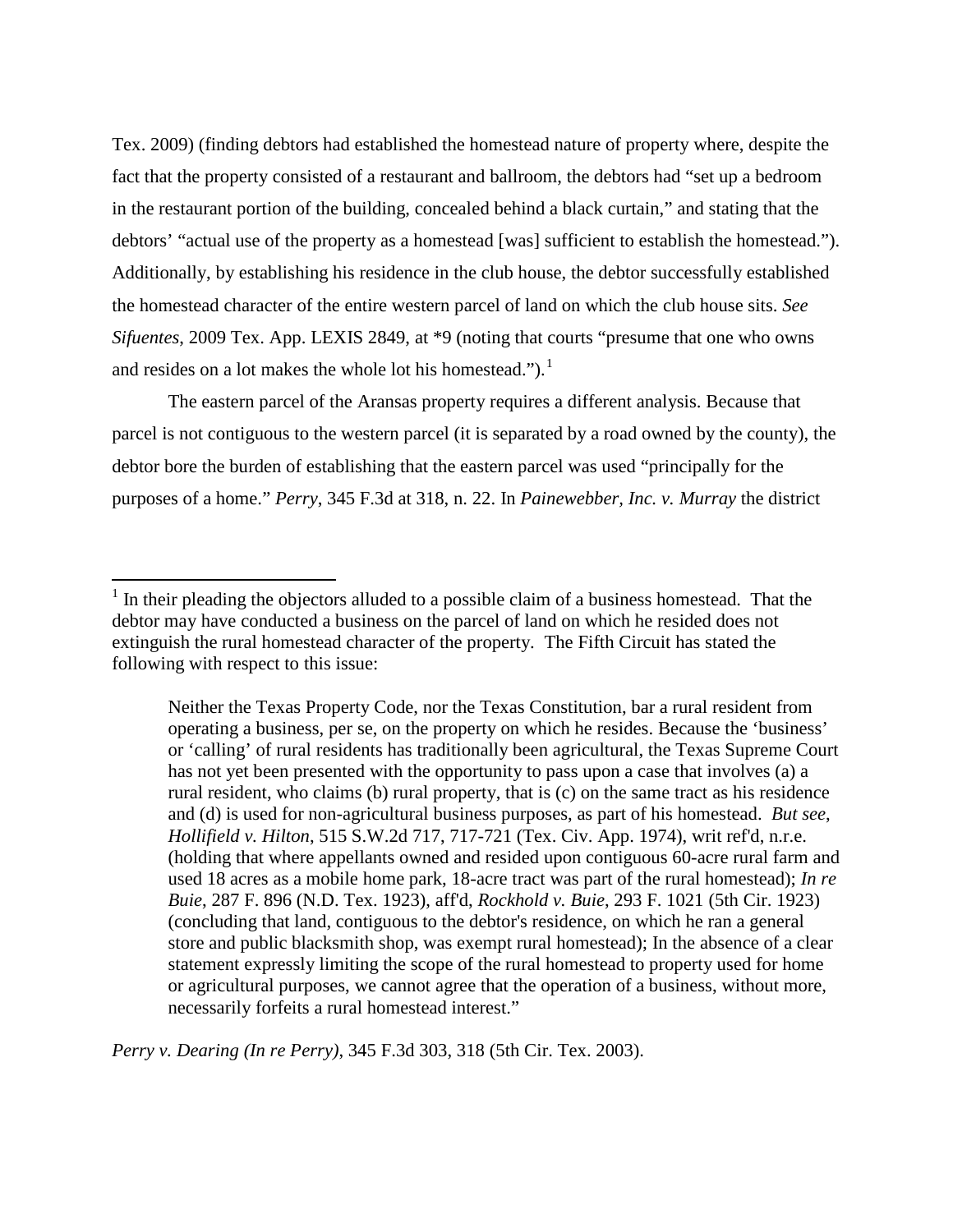court for the Eastern District of Texas described the rural homestead test for contiguous and noncontiguous property as follows:

[I]n cases where the rural homestead consists of separate tracts of land, the mere establishment of a home on one tract may be insufficient to impress homestead character on the detached property….With a contiguous tract, one can logically extend the establishment of a home and the activities pertaining to the home to the outer boundaries of that tract. Only an imaginary line separates the residence tract from the contiguous property. Hence, there is a presumption that such a tract is used for the purposes of a home. With a noncontiguous tract, more than an artificial boundary separates it from the home. Unless the noncontiguous tract somehow supports the home, it has no nexus with the residence tract and is nothing more than another piece of property. Thus, a claimant must demonstrate distinct evidence that the noncontiguous piece of property is associated with the residence tract and that it is more than a separate plot of land.

260 B.R. 815, 830 (E.D. Tex. 2001). The debtor has not met his burden with respect to the eastern parcel of the property. It has long been the rule in Texas that, to establish a noncontiguous tract as part of a rural homestead, a debtor must establish the homestead character of the non-contiguous tract. The bankruptcy court for the Eastern District of Texas, quoting *Brooks v. Chatham*, 57 Tex. 31, 1882 WL 9451, at \*2-3 (Tex. 1882), discussed determining the homestead status of non-contiguous property as follows:

'It would be impracticable to lay down a general rule as to what shall constitute a designation to homestead use, in all cases, sufficient to throw around two or more separate parcels of land the protection given by the constitution to the rural homestead; but there must be something more than mere ownership, coupled with an intention at some time to use in connection with the parcel upon which the home stands, to protect other and detached parcels of land. Such designation must consist in the use of the detached parcel, or parcels, in connection with the home place, or in such preparation so to use as will clearly evidence the intention so to use; but this must vary according to the character of the detached parcel or land, and the purpose to which it is adapted and for which it is intended.

The fact that the head of the family has a parcel of land upon which the family lives, and which thereby becomes entitled to protection as a homestead, cannot attach such character to a detached parcel of land not used for the purposes for which the homestead exemption is given[.]'

*In re Palmer*, 391 B.R. 386, 390-91 (Bankr. E.D. Tex. 2008). Accordingly, the debtor bore the burden of establishing that he intended to claim the non-contiguous eastern parcel (the golf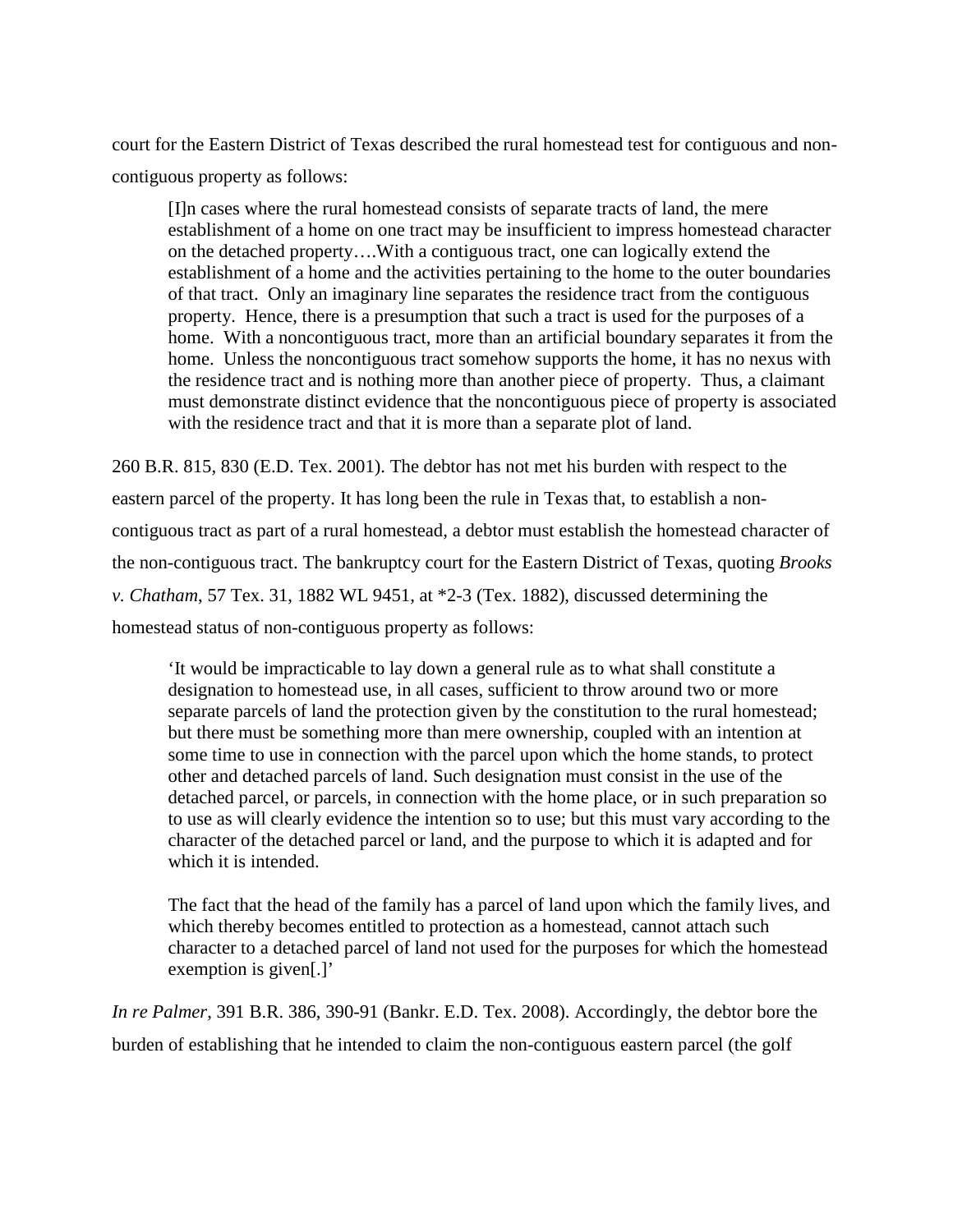course) as his homestead and that he committed overt acts of rural homestead usage on the property. *Id*.; *see also In re Webb*, 263 B.R. 788, 792 (Bankr. W.D. Tex. 2001) (stating, with regard to property detached from property upon which the family home sits but claimed as part of a rural homestead, that "'[t]here must be some act done which will evince an intention … to use it in some way, in connection with the home place, for the comfort, convenience, or support of the family, or as a place of business for the head of the family.'") (quoting *Brooks*, 57 Tex. 31, 1882 WL 9451, at \*2).

Texas courts have never definitively determined what constitutes use "for the purposes of a home." *See Palmer*, 391 B.R. at 391-92. Courts have merely stated that "[i]n order to satisfy the 'use for purposes of a home' requirement, a debtor must show that the non-contiguous property is 'used in connection with the home tract for the debtor's comfort, convenience, or support." *Beckwith*, 421 B.R. at 790. (quoting *In re Baker*, 307 B.R. 860, 863 (Bankr. N.D. Tex. 2003)). With regard to comfort, convenience or support, the *Painewebber* court summarized the state of the law as follows:

Most cases refer to the need to show that the separate tracts support the family without adequately addressing the kind of evidence that indicates support. While many of them presume that activities like cultivating crops, pasturing cows, or chopping wood constitute evidence of support, a few others suggests that acts on a detached property that contribute to the comfort, enjoyment, or convenience of the residence or the family may also represent distinct enough evidence of a rural purpose. Under this latter, more liberal view, comforting or convenient acts like taking a walk on the detached property or enjoying the property's aesthetic qualities could possible impress a homestead. The two cases espousing this broader interpretation, however, concerned a separate tract that was utilized for sharecropping. Those separate tracts provided a form of support beyond mere aesthetic comfort or convenience. Accordingly, the notion that mere comforting or convenient acts may dedicate a homestead on a detached piece of property resonates less powerfully than one might originally believe.

*Painewebber*, 260 B.R. at 830 (citing Texas cases); *see also Graham v. Kleb*, 2008 U.S. Dist. LEXIS 6495, at \*12-13 (S.D. Tex. Jan. 29, 2008) (citing *Painewebber* for summary of case law on homestead usage of non-contiguous tracts). In *Perry*, the Fifth Circuit, collecting cases, noted that "[a] separate parcel has been held to be part of the homestead where proof has been provided indicating that the land had been used as a site for a garage, stable, barn, horse lot, pasture, garden, or playground for the children of the family." 345 F.3d at 318, n. 22.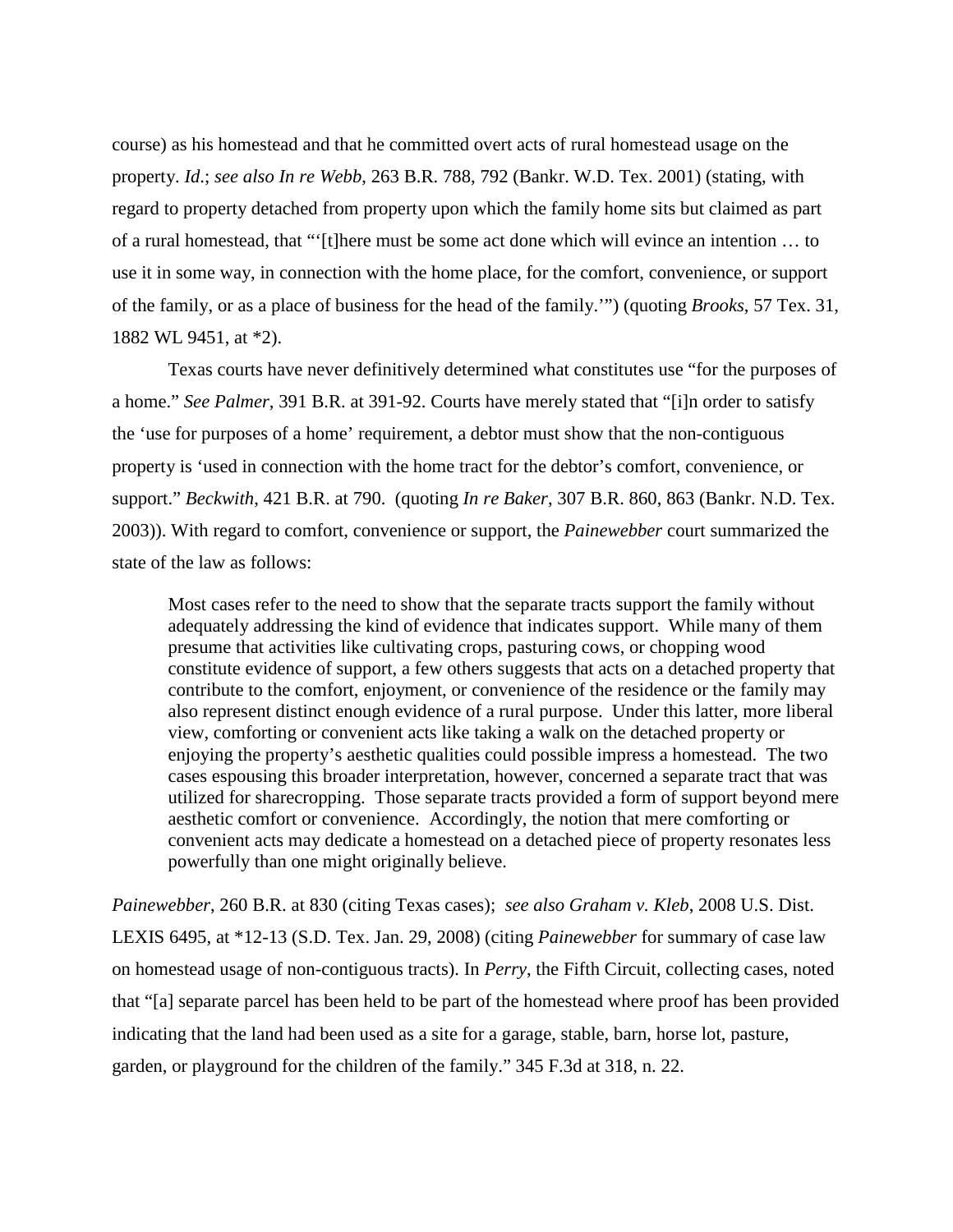Here, the debtor testified that he does not play or even enjoy golf. He testified only that he sometimes likes to take walks on the golf course. Furthermore, the evidence tended to show that the debtor never intended to use the eastern parcel as his homestead. Rather, he advertised the property as a resort property, began constructing "bungalows" on the property, and in all respects treated the property as an investment to be monetized and developed into a resort. Email exchanges between the debtor and Mr. Welch's office from late August, 2006, regarding the potential establishment of an investment partnership between the debtor and Mr. Welch, show that the debtor did not intend to make the eastern parcel of the Aransas property his homestead; rather, this correspondence supports a finding that the debtor planned to develop the golf course into a resort.

The debtor points to an e-mail from August 29, 2006 wherein he purports to disclaim any interest in creating a partnership (except possibly with regard to the 28 tracts along the golf course), stating that he is merely seeking financing to develop the property as a home for his family. However, this e-mail does not appear to fit within the timeline and subject matter of surrounding and subsequent correspondence presented by the objectors (namely, Mr. Welch) and thus raises some questions regarding its authenticity. E-mails from October, 2006 show that a partnership was, in fact, formed (as an LLC) between Mr. Welch and the debtor to develop the golf course property. In any event, the court found the testimony of Mr. Welch to be more credible with respect to the nature of his relationship with the debtor and the development plan for the golf course. In light of these facts, the debtor's sporadic recreational use of the noncontiguous eastern parcel of the property is insufficient to demonstrate that he used that property for homestead purposes.

This case presents facts that are somewhat similar to those addressed by the bankruptcy court in *In re McCain*, 160 B.R. 933 (Bankr. E.D. Tex. 1993). In *McCain*, the debtor resided on 5.056 acres within a partially platted development which was also owned by the debtor. The development (called Briarwood Acres) was divided into two parcels: one parcel had been platted and some of the lots from that parcel had been sold. The other parcel had not been developed in any way. The debtor resided on a tract of land in the middle of the undeveloped parcel. When she filed for bankruptcy the debtor claimed the entire development (both the undeveloped parcel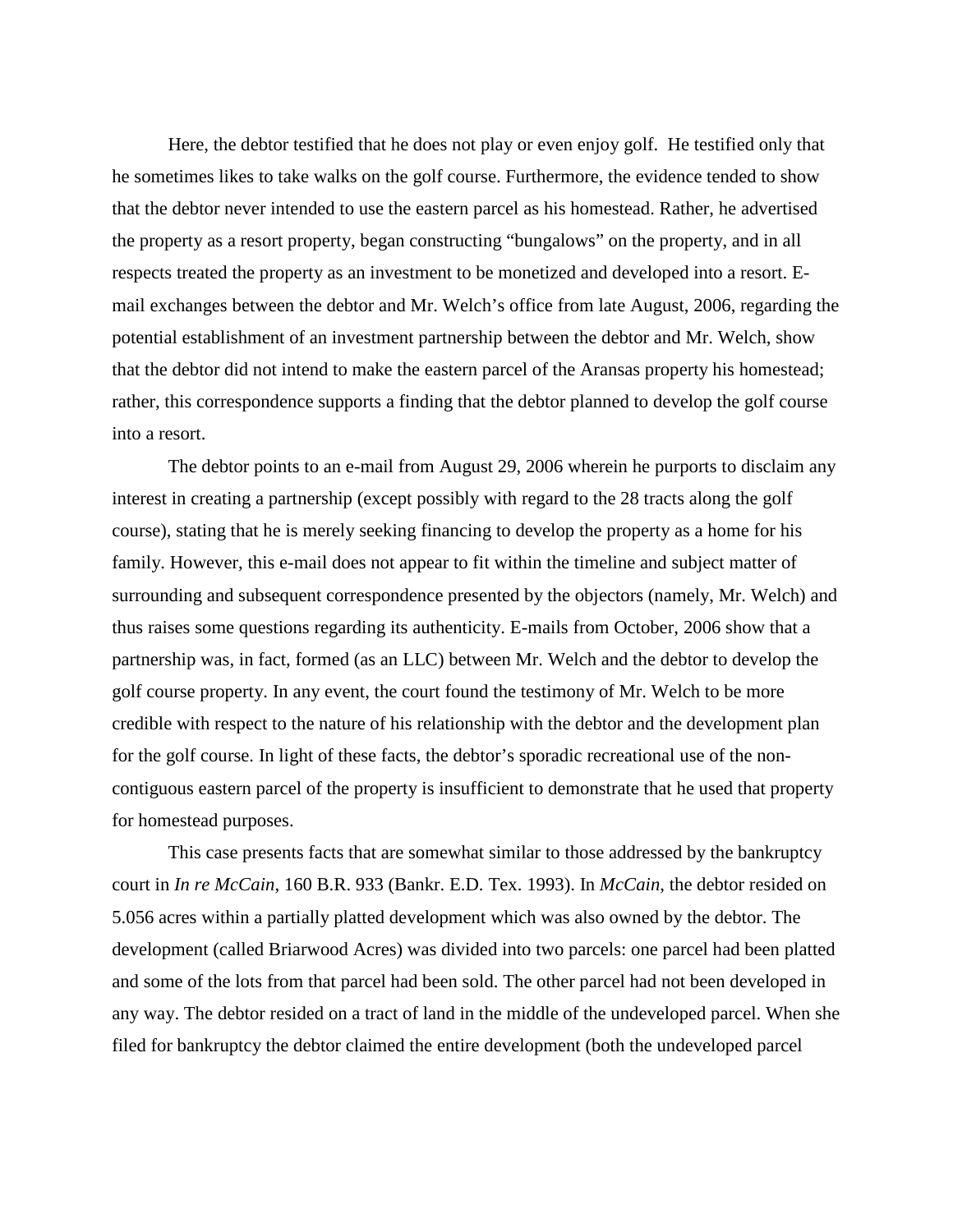containing the tract where she resided and the remaining unsold tracts from the developed parcel) as her homestead. The court concluded that the debtor had clearly established the 5.056 acres on the undeveloped parcel as her homestead because she had been living there. *Id*. at 938-39. Regarding the remainder of the undeveloped parcel, the court concluded that the debtor had not established this property as her homestead. *Id*. at 940. The debtor had testified that she used the land to gather firewood, to hunt and for recreational purposes, but the court found that any such use "had been very minimal." *Id*. The court stated that it was "simply not convinced that the testimony of Debtor and her husband in this regard [was] at all credible." *Id*. The court found that the debtor had not shown an intent to convert the property from development property into a rural homestead. *Id*. at 941. Rather, her actions had demonstrated an intent to retain the property as it was for future development. *Id*. The court reached a similar conclusion with respect to the already partially developed parcel of property, stating that, "Debtor's attempts to demonstrate the overt act needed to convert this property from a commercial development to a homestead were not convincing *Id*. at 940.

The court did not explicitly state whether the debtor's 5.056 acres were contiguous with the undeveloped portion of the property or whether the undeveloped portion was contiguous with the partially developed portion. The court merely stated that the developed and undeveloped portions were adjacent to one another. *Id*. at 940. Nonetheless, the facts suggested that the debtor's tract was contiguous with the undeveloped portion which was in turn contiguous with the partially developed portion. Where, as here, the property at issue is *not* contiguous to the tract containing the debtor's residence, the case is even stronger for refusing to find homestead usage in debtor's sporadic strolls on the eastern portion of the golf course. *See In re Palmer*, 391 B.R. at 392 (finding evidence insufficient to demonstrate debtor had used non-contiguous property "for the purpose of a home" where debtor's use of the property was sporadic and best classified "in the enjoyment/convenience category of usage"); *In re Dietz*, 2011 Bankr. LEXIS 522, at \*19- 21 (Bankr. E.D. Tex. Feb. 17, 2011) (finding that "sporadic recreational use of, and the isolated receipt of income from, a non-contiguous tract of land does not, even collectively, create a sufficient nexus to the Debtor's recognized homestead to impress that detached parcel with the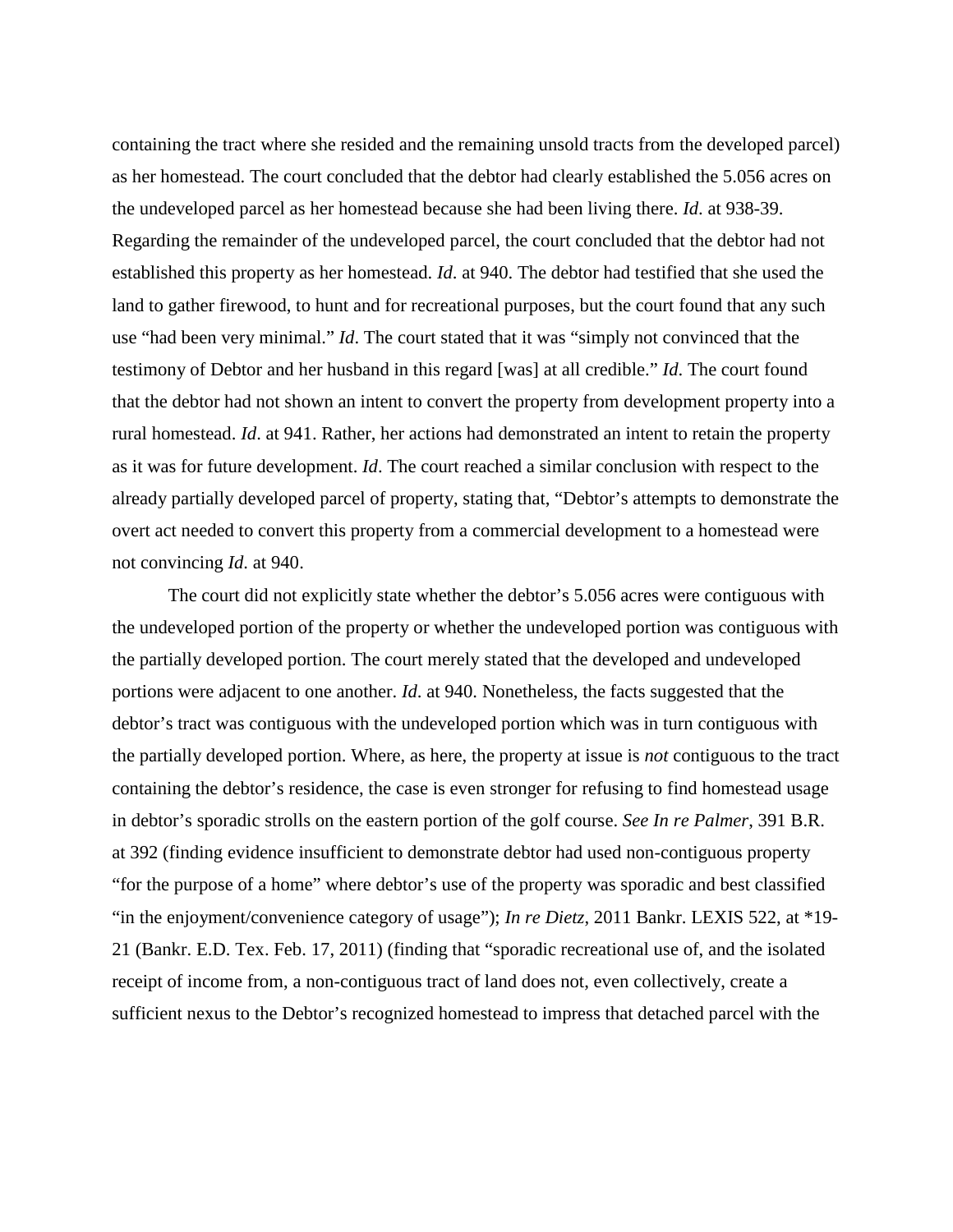homestead character"). The noncontiguous tracts in the case *sub judice* do not qualify as having been used for a homestead purpose and so do not qualify for exemption.

The debtor did successfully establish the rural homestead character of the western parcel of the property containing the club house. The next question concerns whether the debtor *abandoned* that homestead when he moved to Austin in 2009. "Once acquired, homestead rights are not easily lost. Property may lose its homestead character only by the claimant's death, abandonment, or alienation." *Duran v. Henderson*, 71 S.W.3d 833, 842 (Tex. App. Texarkana 2002). A debtor will be deemed to have abandoned his homestead if he voluntary vacates the premises with the intent never to return. *See Pierce v. Wash. Mut. Bank*, 226 S.W.3d 711, 715- 16 (Tex. App. Tyler 2007) ("'To be an abandonment that would subject such property to seizure and sale, there must be a voluntary leaving or quitting of the residence with a then present intent to occupy it no more as a home . . .'") (quoting *King v. Harter*, 8 S.W. 308, 309 (1888)). The party asserting abandonment of a homestead "has the burden of showing that the homestead claimant moved from the homestead property with the intention of not returning to the property." *McFarland v. Rousseau*, 667 S.W.2d 929, 931 (Tex. App.—Corpus Cristi 1984). Furthermore, "[e]vidence establishing the abandonment of a homestead 'must be undeniably clear' and must show 'beyond almost the shadow, at least of all reasonable ground of dispute, that there has been a total abandonment with an intention not to return and claim the exemption." *Sosa v. Long Beach Mortg. Co.*, 2007 Tex. App. LEXIS 4640, at \*5 (Tex. App.—Austin June 12, 2007) (internal quotations and citation omitted).

Here, the objectors have not met the evidentiary standard to establish that the debtor abandoned his homestead in Aransas County. It is clear that "[m]ere removal from premises occupied as a homestead, even to another state, does not constitute an abandonment so long as no other homestead is acquired and there remains at all times an intention to return and again occupy the property as the family residence." *Parks v. Buckeye Ret. Co., L.L.C. (In re Parks)*, 2006 U.S. Dist. LEXIS 38383, at \*11 (S.D. Tex. June 9, 2006). While the debtor acquired a new residence when he moved to Austin, he did not thereby acquire a new homestead. As stated by the Texas Court of appeals in *West v. Austin Nat'l Bank*: